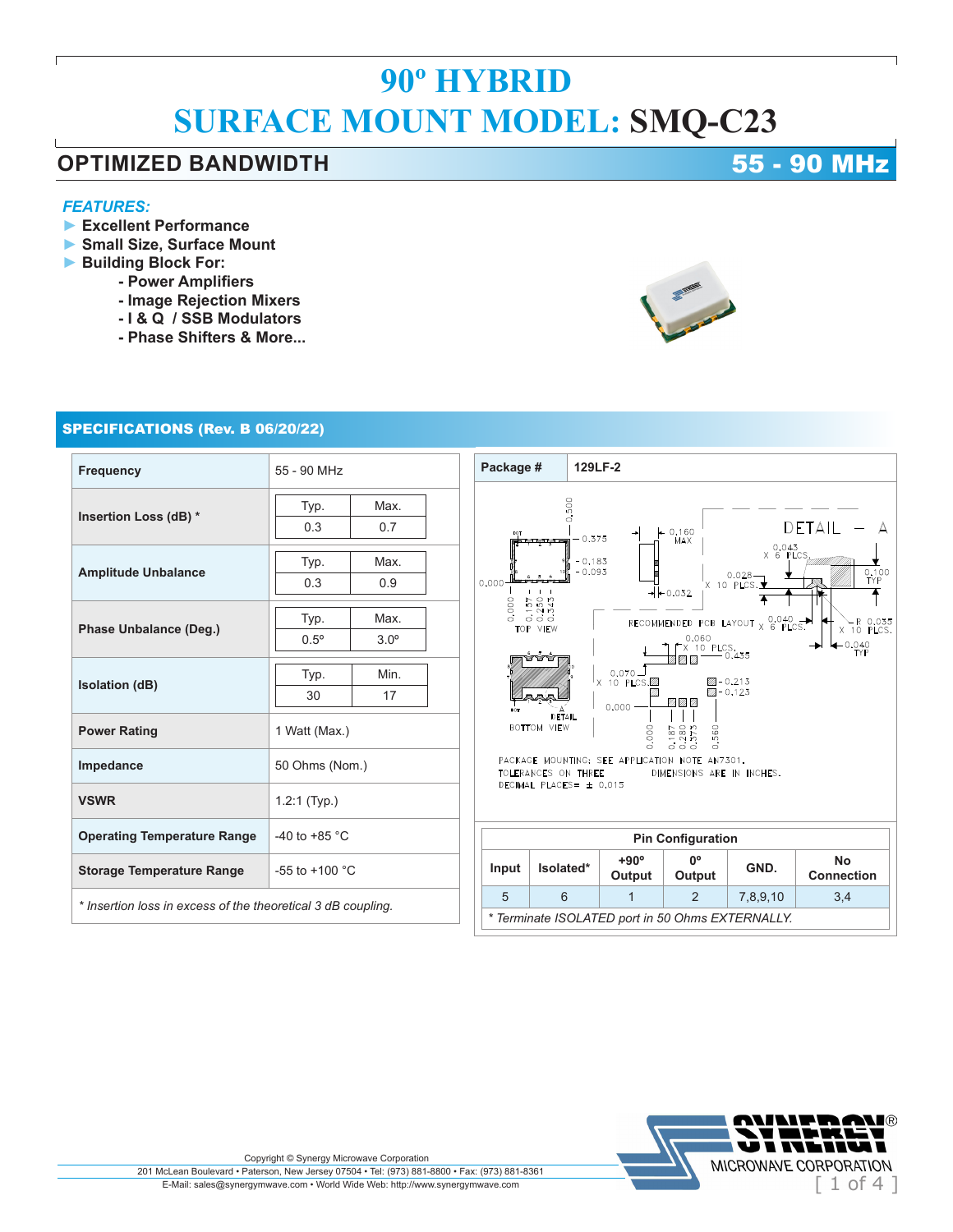## **OPTIMIZED BANDWIDTH 6 20 MHz**



**PERFORMANC** PERFORMANCE PLOTS  $\overline{m}$ **PLOTS** 

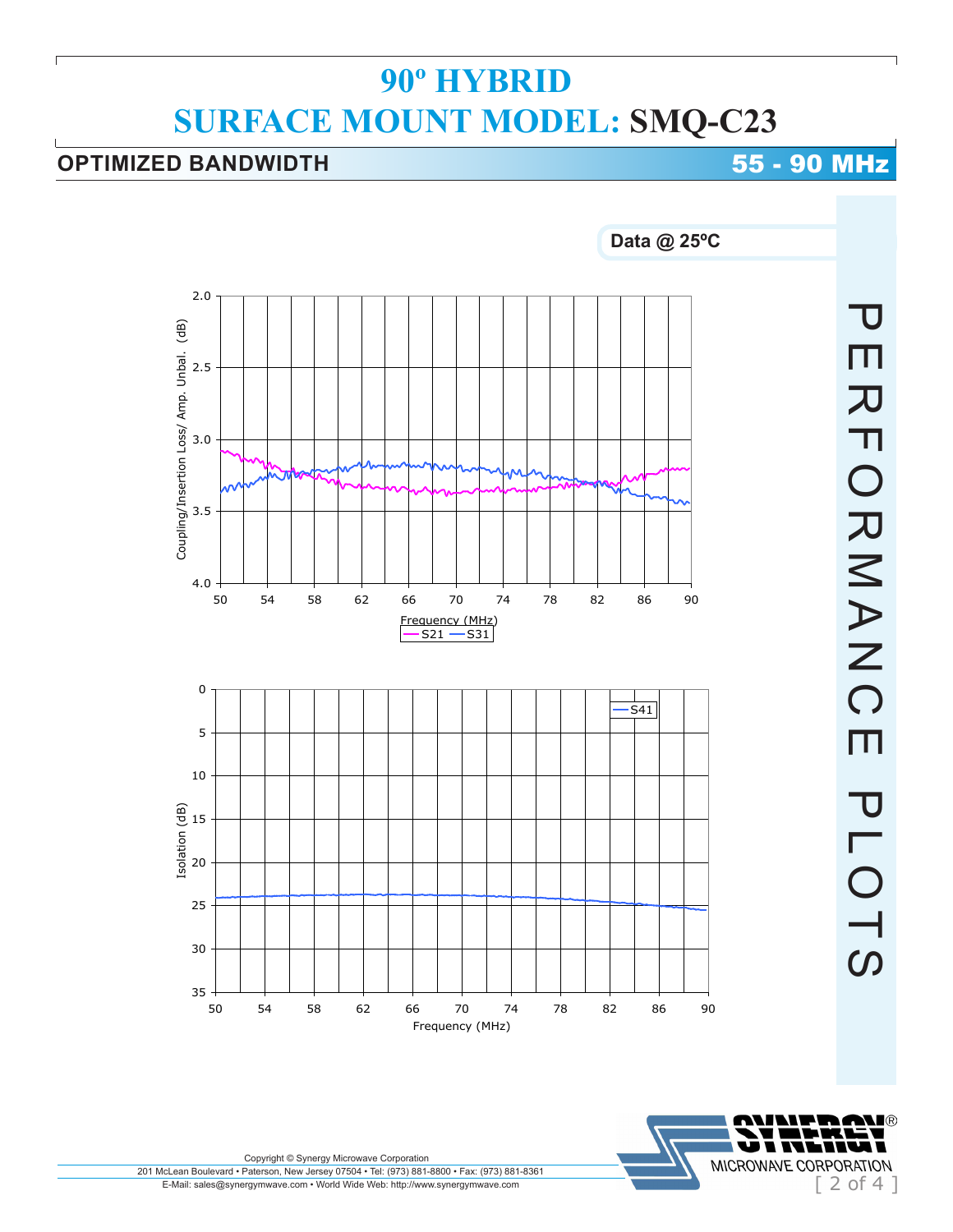## **OPTIMIZED BANDWIDTH 6 20 MHz**





201 McLean Boulevard • Paterson, New Jersey 07504 • Tel: (973) 881-8800 • Fax: (973) 881-8361 E-Mail: sales@synergymwave.com • World Wide Web: http://www.synergymwave.com Copyright © Synergy Microwave Corporation